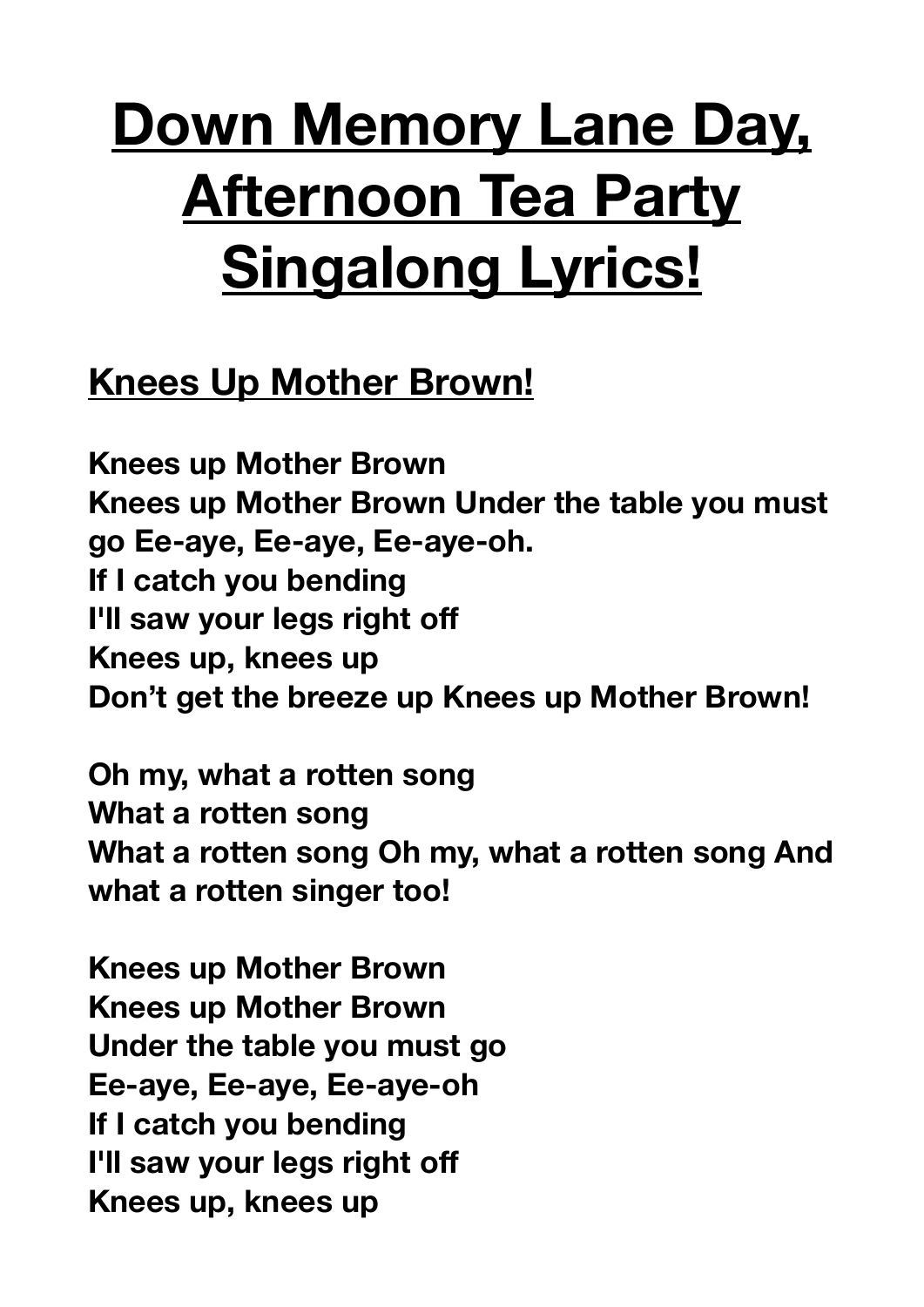**Don't get the breeze up Knees up Mother Brown!**

**Oh my, what a rotten song What a rotten song What a rotten song Oh my, what a rotten song And what a rotten singer too!**

**Knees up Mother Brown Knees up Mother Brown Under the table you must go Ee-aye, Ee-aye, Ee-aye-oh If I catch you bending I'll saw your legs right of Knees up, knees up Don't get the breeze up Knees up Mother Brown!**

**Oh my, what a rotten song What a rotten song What a rotten song Oh my, what a rotten song And what a rotten singer too!**

### **Que Sera Sera.**

**When I was just a little girl, I asked my mother, "What will I be? Will I be pretty? Will I be rich?" Here's what she said to me:**

**"Que sera, sera, Whatever will be, will be; The future's not ours to see.**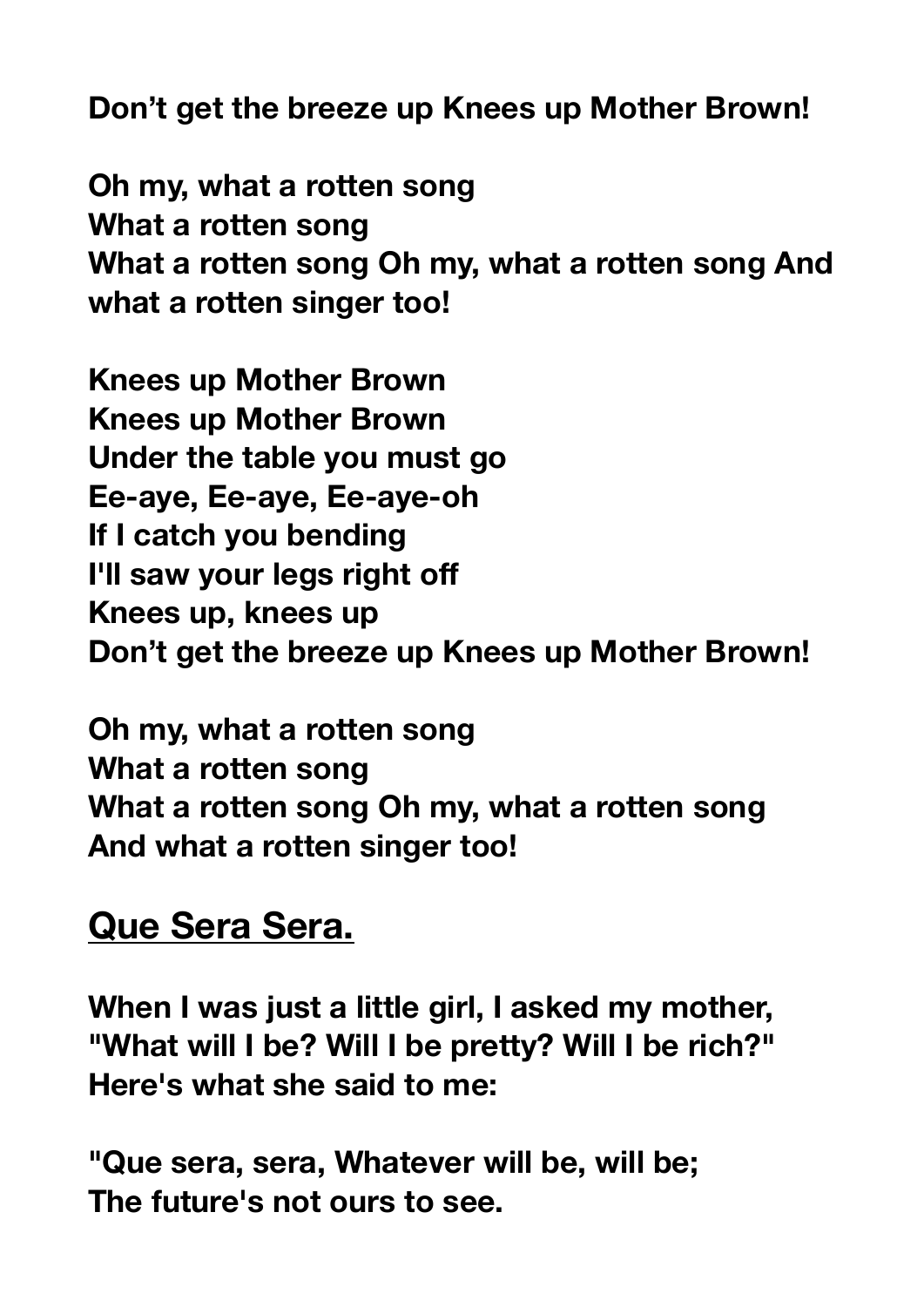**Que sera, sera, What will be, will be."**

**When I grew up and fell in love. I asked my sweetheart, "What lies ahead? Will we have rainbows Day after day?" Here's what my sweetheart said:**

**"Que sera, sera, Whatever will be, will be; The future's not ours to see. Que sera, sera, What will be, will be."**

**Now I have Children of my own. They ask their mother, "What will I be?" Will I be handsome? Will I be rich?" I tell them tenderly:**

**"Que sera, sera, Whatever will be, will be; The future's not ours to see. Que sera, sera, What will be, will be.**

**Que Sera, Sera!**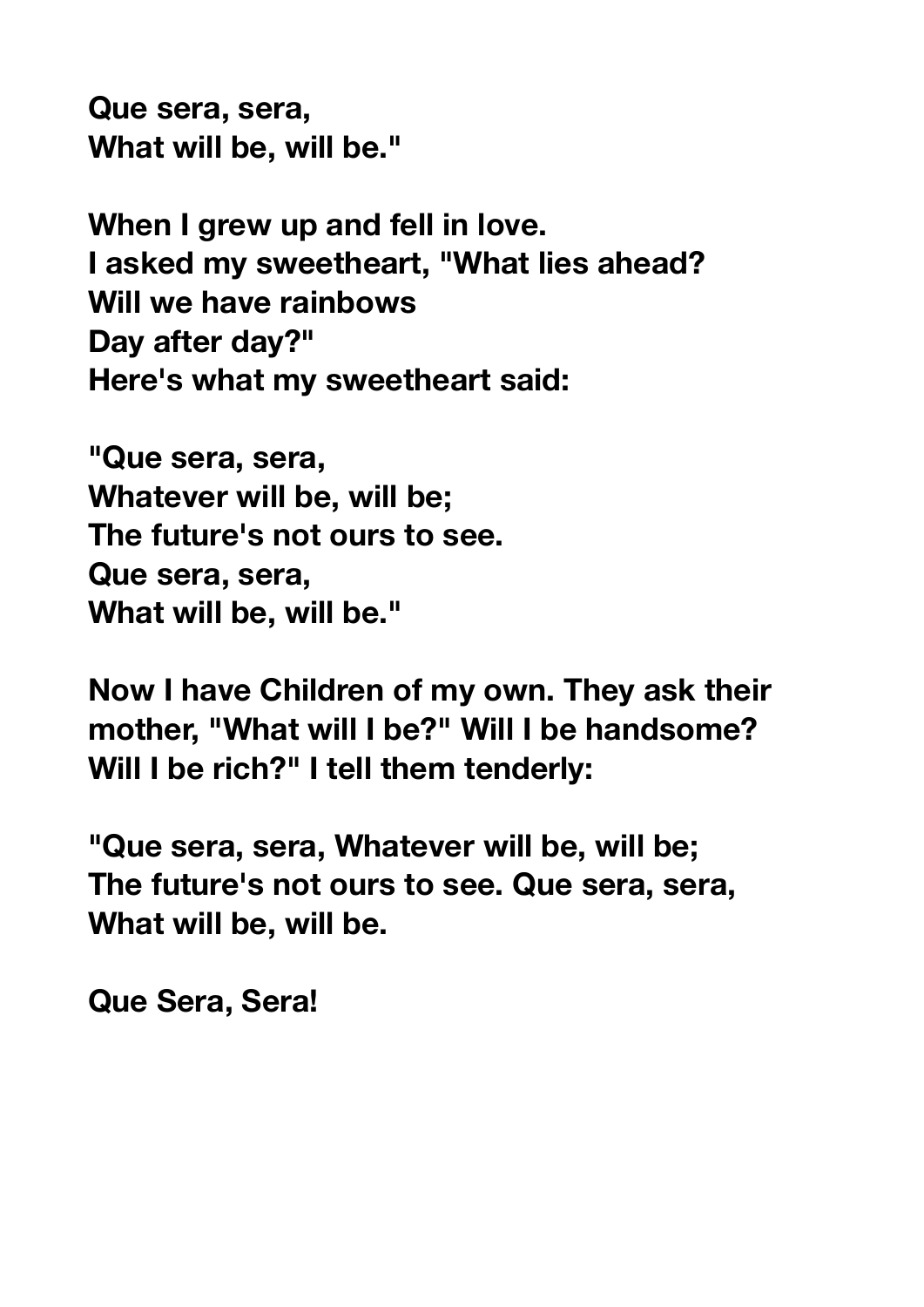# **Lilli Marlene**

**Underneath the lantern, by the barrack gate, Darling I remember, the way you used to wait, 'Twas there that you whispered tenderly, That you loved me, you'd always be, My Lili of the lamplight, My own Lili Marlene.**

**Time would come for roll call, time for us to part, Darling I'd caress you and press you to my heart, And there 'neath that far off lantern light, I'd hold you tight, we'd kiss "good-night," My Lili of the lamplight, My own Lili Marlene.**

**Orders came for sailing, somewhere over there, All confined to barracks, 'twas more than I could bear.**

**I knew you were waiting in the street,**

**I heard your feet, but could not meet,** 

**My Lili of the lamplight, My own Lili Marlene.**

**Resting in our billet, just behind the line, Even though we're parted, your lips are close to mine.**

**You wait where that lantern softly gleams,**

**Your sweet face seems to haunt my dreams, My Lili of the lamplight, My own Lili Marlene.**

**My Lili of the lamplight, My own Lili Marlene.**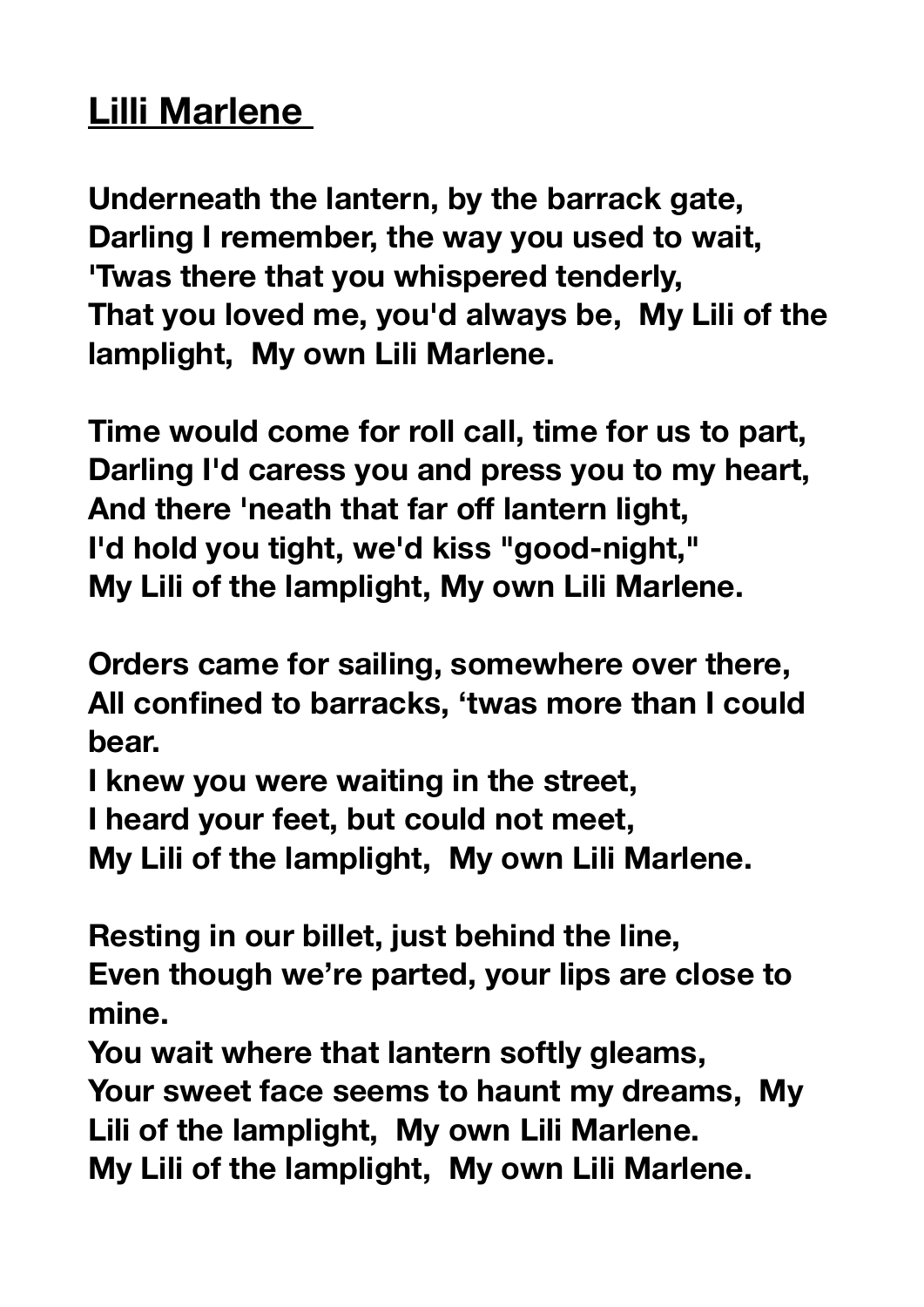# **Down At The Old Bull & Bush.**

**Come, come, come and make eyes at me down at the Old Bull and Bush, Da, da, da, da, da, Come, come, drink some port wine with me, Down at the Old Bull and Bush, Hear the little German Band, Da, da, da, da, da, Just let me hold your hand dear, Do, do come and have a drink or two down at the Old Bull and Bush, Bush, Bush! Do, do, come and have a drink or two down at the Old Bull and Bush, Come, come, come and make eyes at me down at the Old Bull and Bush, Da, da, da, da, da, Come, come, drink some port wine with me, Down at the Old Bull and Bush, Hear the little German Band, Da, da, da, da, da, Just let me hold your hand dear, Do, do, come and have a drink or two down at the Old Bull and Bush, Bush, Bush!**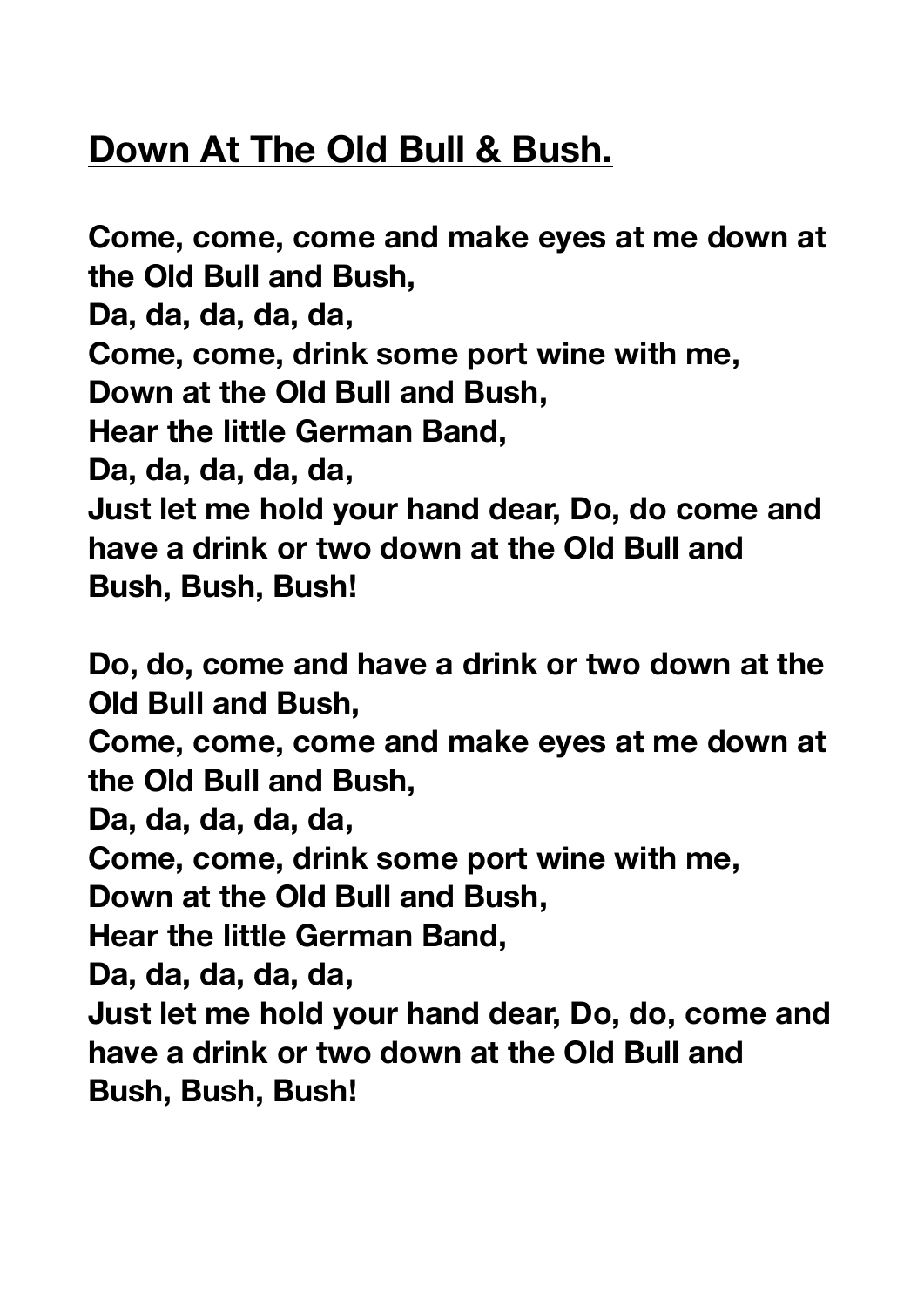**Come, come, come and make eyes at me down at the Old Bull and Bush, Da, da, da, da, da, Come, come, drink some port wine with me, Down at the Old Bull and Bush, Hear the little German Band, Da, da, da, da, da, Just let me hold your hand dear, Do, do, come and have a drink or two down at the Old Bull and Bush, Bush, Bush! Do, do, come and have a drink or two down at the Old Bull and Bush, Bush, Bush!**

#### **WW2 Medley**

**Bless 'em all, bless 'em all The long and the short and the tall Bless all the sergeants & W.O.1's Bless all the corporals and their blinkin' sons 'Cause were saying goodbye to them all As back to their billets they crawl You'll get no promotion, this side of the ocean So cheer up my lads, bless 'em all!**

**Kiss me goodnight Sergeant Major Tuck me in my little wooden bed We all love you Sergeant Major When we hear you bawling, show a leg Don't forget to wake me in the morning**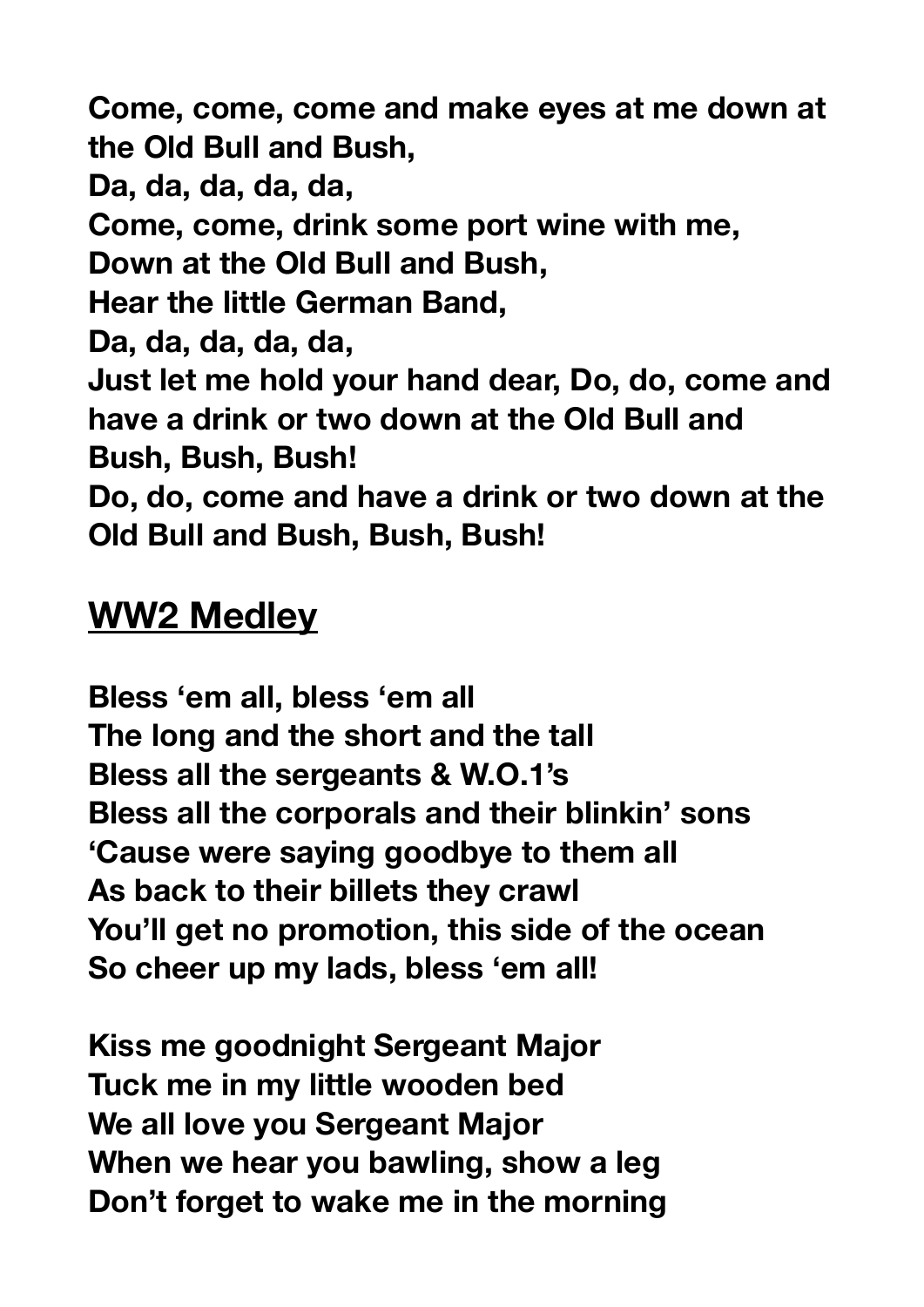**And bring me round a nice hot cup of tea Kiss me goodnight sergeant major Sergeant Major be a mother to me.**

**Run Rabbit, Run Rabbit, Run, Run, Run Run Rabbit, Run Rabbit, Run, Run, Run Bang! Bang! Bang! Bang, goes the farmers gun Run Rabbit, Run Rabbit, Run, Run, Run!**

**Run Rabbit, Run Rabbit, Run, Run, Run Run Rabbit, Run Rabbit, Run, Run, Run Bang! Bang! Bang! Bang, goes the farmers gun Run Rabbit, Run Rabbit, Run, Run, Run!**

**Roll out the barrel, we'll have a barrel of fun Roll out the barrel, we've got the blues on the run Zing, boom, tarrarel, ring out a song of good cheer Now's the time to roll the barrel, for the gang's all here!**

**There'll be bluebirds over the white cliffs of Dover Tomorrow, just you wait and see There'll be love and laughter and peace ever after Tomorrow, when the world is free**

**The shepherd will tend his sheep The valley will bloom again And Jimmy will go to sleep In his own little room again.**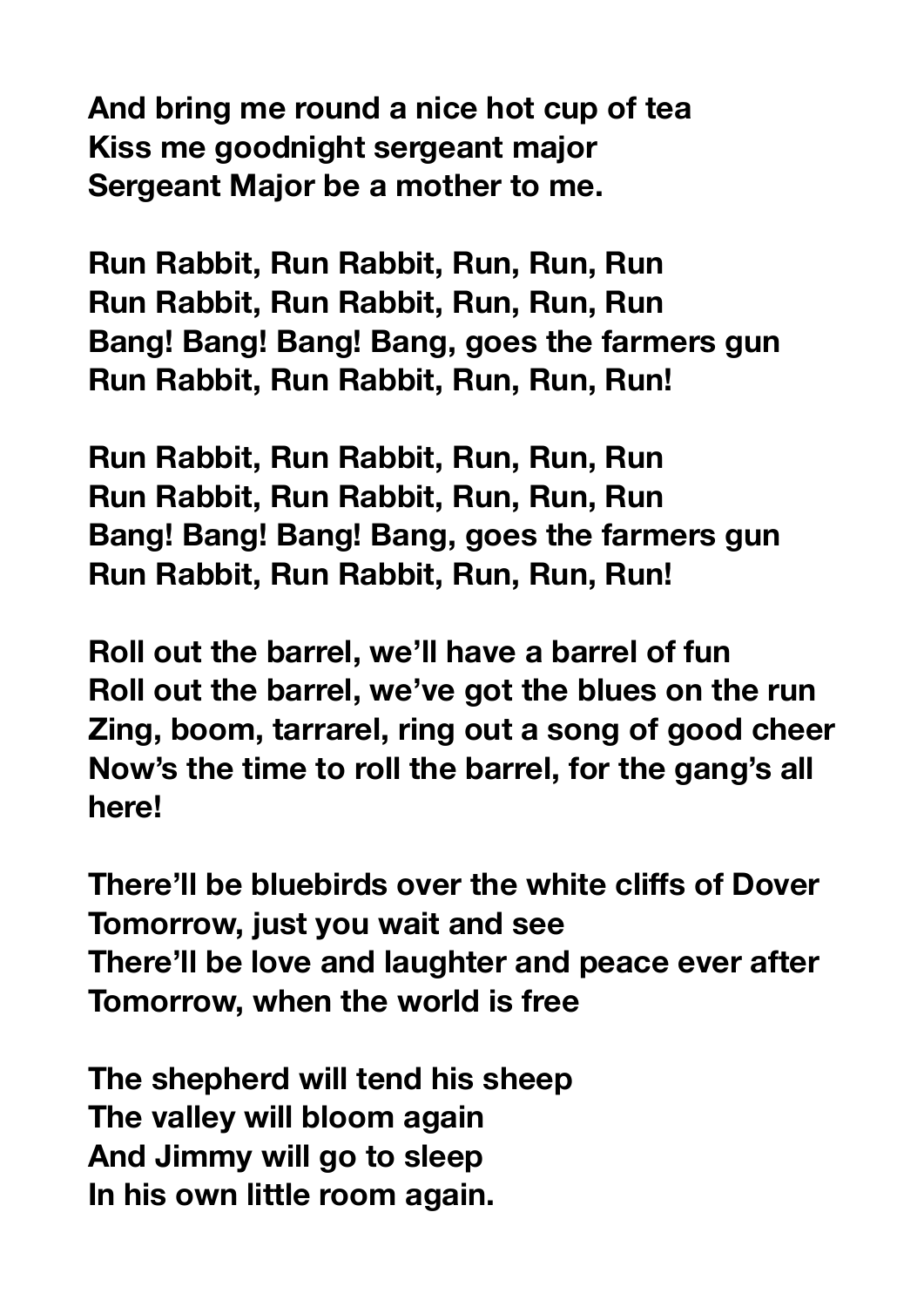**There'll be bluebirds over, the white cliffs of Dover Tomorrow, just you wait and see.**

**Wish me luck as you wave me goodbye Cheerio here I go, on my way Wish me luck as you wave me goodbye Not a tear but a cheer, make it gay**

**Give me a smile I can keep all the while In my heart while I'm away 'Til we meet once again you and I Wish me luck as you wave me goodbye!**

**We'll meet again, don't know where, don't know when**

**But I know we'll meet again some sunny day Keep smiling through, just like you always do 'Til the blue skies drive the dark clouds far away**

**So won't you please say hello to the folks that I know**

**Tell them I won't be long**

**They'll be happy to know that as you saw me go I was singing this song**

**We'll meet again, don't know where, don't know when**

**But I know we'll meet again some sunny day!**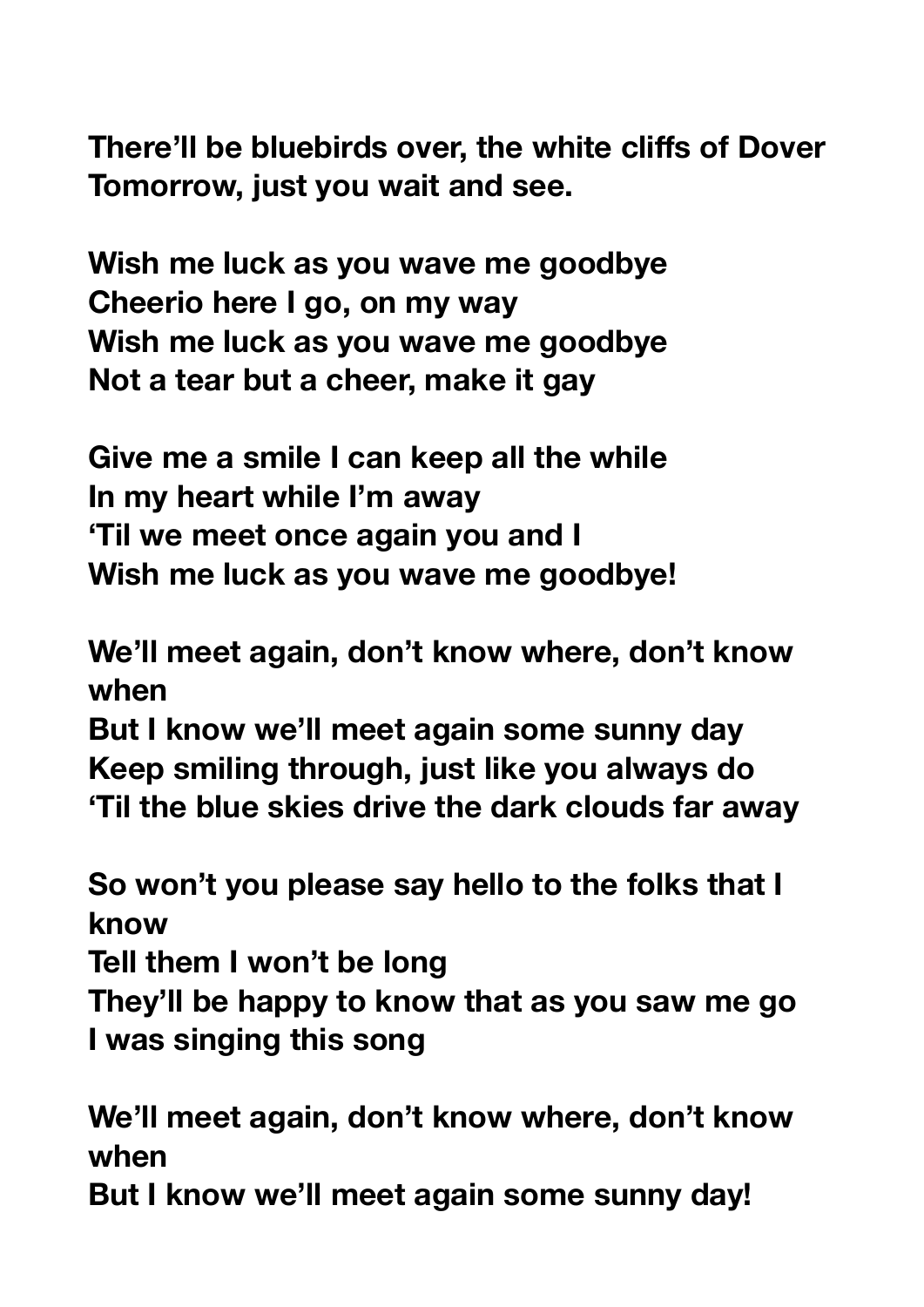# **Lipstick On Your Collar**

**When You Left Me All Alone At The Record Hop Told Me You Were Goin' Out For A Soda Pop You Were Gone For Quite A While Halfanhour More**

**You Came Back And Man Oh Man This Is What I Saw.**

**Lipstick On Your Collar Told A Tale On You Lipstick On Your Collar Said You Were Untrue Bet Your Bottom Dollar You And I Are Through 'Cause Lipstick On Your Collar Told A Tale On You! Yeah!**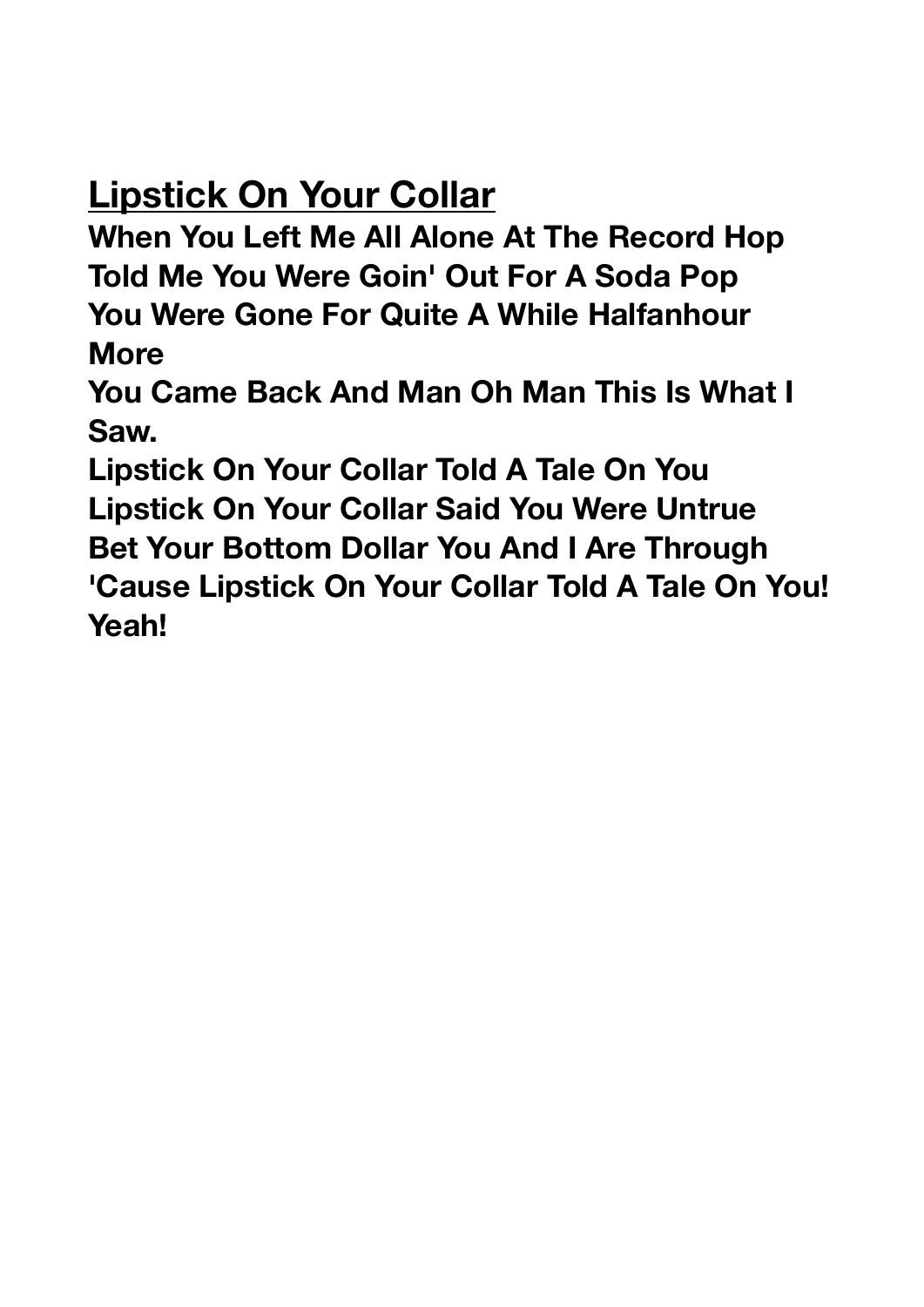**You Said It Belonged To Me Made Me Stop And Think**

**And Then I Noticed Yours Was Red; Mine Was Baby Pink**

**Who Walked In But Mary Jane Lipstick All A Mess?**

**Were You Smoochin' My Best Friend? Guess The Answer's 'Yes'**

**Lipstick On Your Collar Told A Tale On You**

**Lipstick On Your Collar Said You Were Untrue**

**Bet Your Bottom Dollar You And I Are Through**

**'Cause Lipstick On Your Collar Told A Tale On You! Boy!**

**Told A Tale On You! Man!**

**Told A Tale On You! Yeah! (Fade)**

#### **Teenager In Love**

**Each time we have a quarrel It almost breaks my heart 'Cause I'm so afraid That we will have to part Each night I ask The stars up above Why must I be A teenager in love?**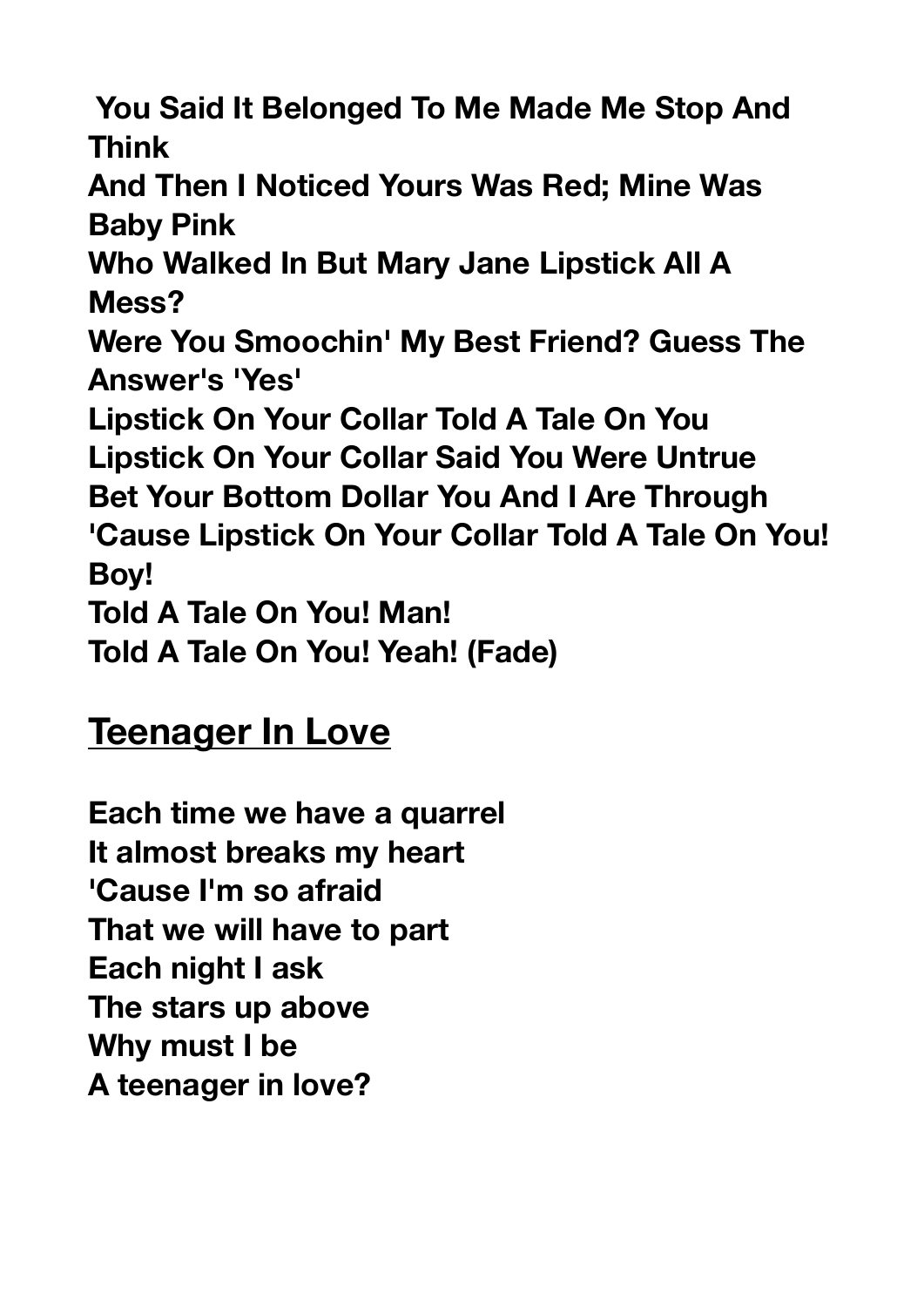**One day I feel so happy Next day I feel so sad I guess, I'll learn to take The good with the bad 'Cause each night I ask The stars up above Why must I be A teenager in love?**

**I cried a tear For nobody but you I'll be a lonely one If you should say we're through Well, if you want to make me cry That won't be so hard to do If you should say goodbye I'll still go on loving you Each night I ask The stars up above Why must I be A teenager in love?**

**I cried a tear For nobody but you I'll be a lonely one If you should say we're through**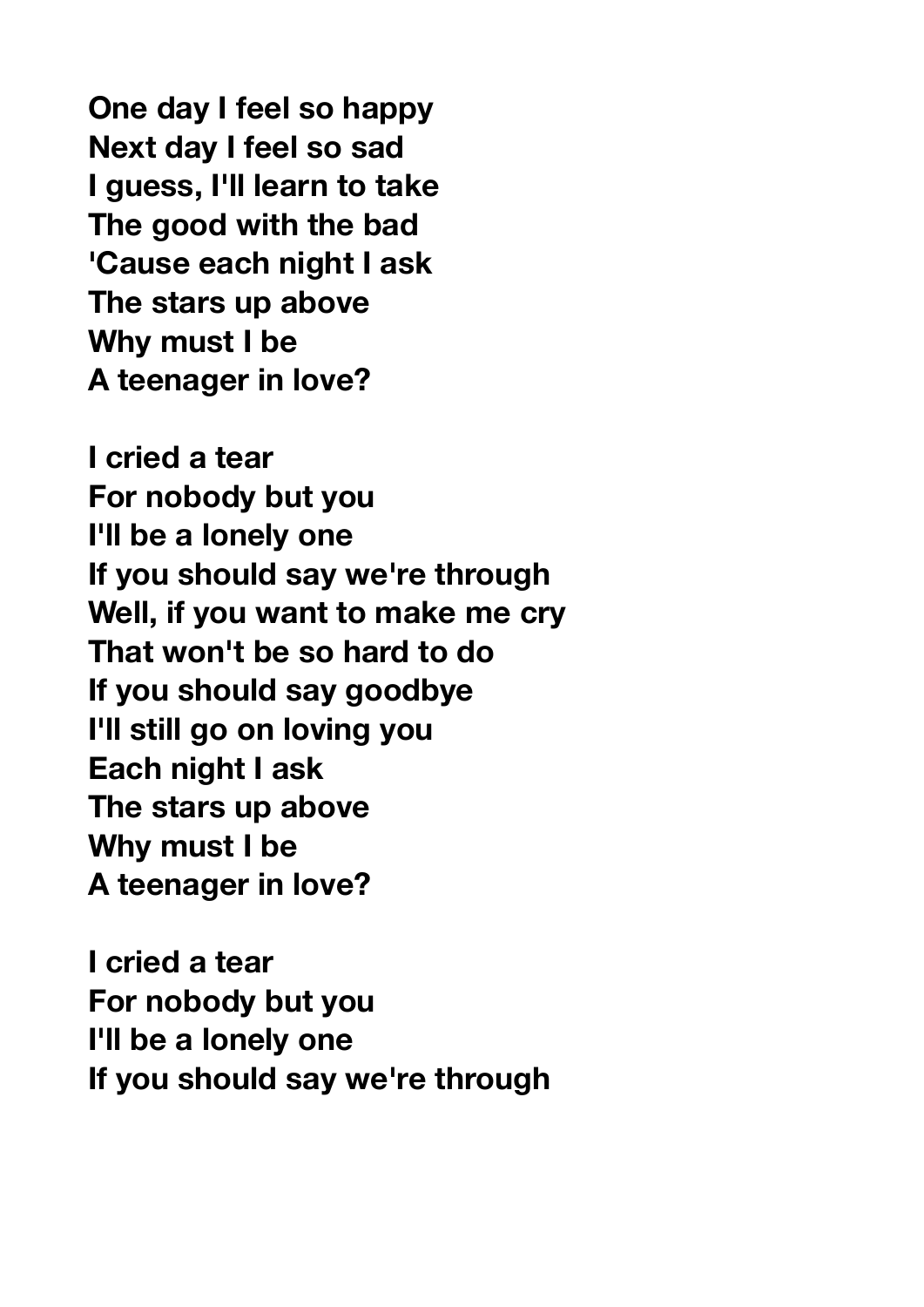**Well, if you want to make me cry That won't be so hard to do And if you should say goodbye I'll still go on loving you Each night I ask The stars up above Why must I be A teenager in love? (In love) Why must I be A teenager in love? (In love) Why must I be A teenager in love? (In love) Why must I be A teenager in love?**

**In love…**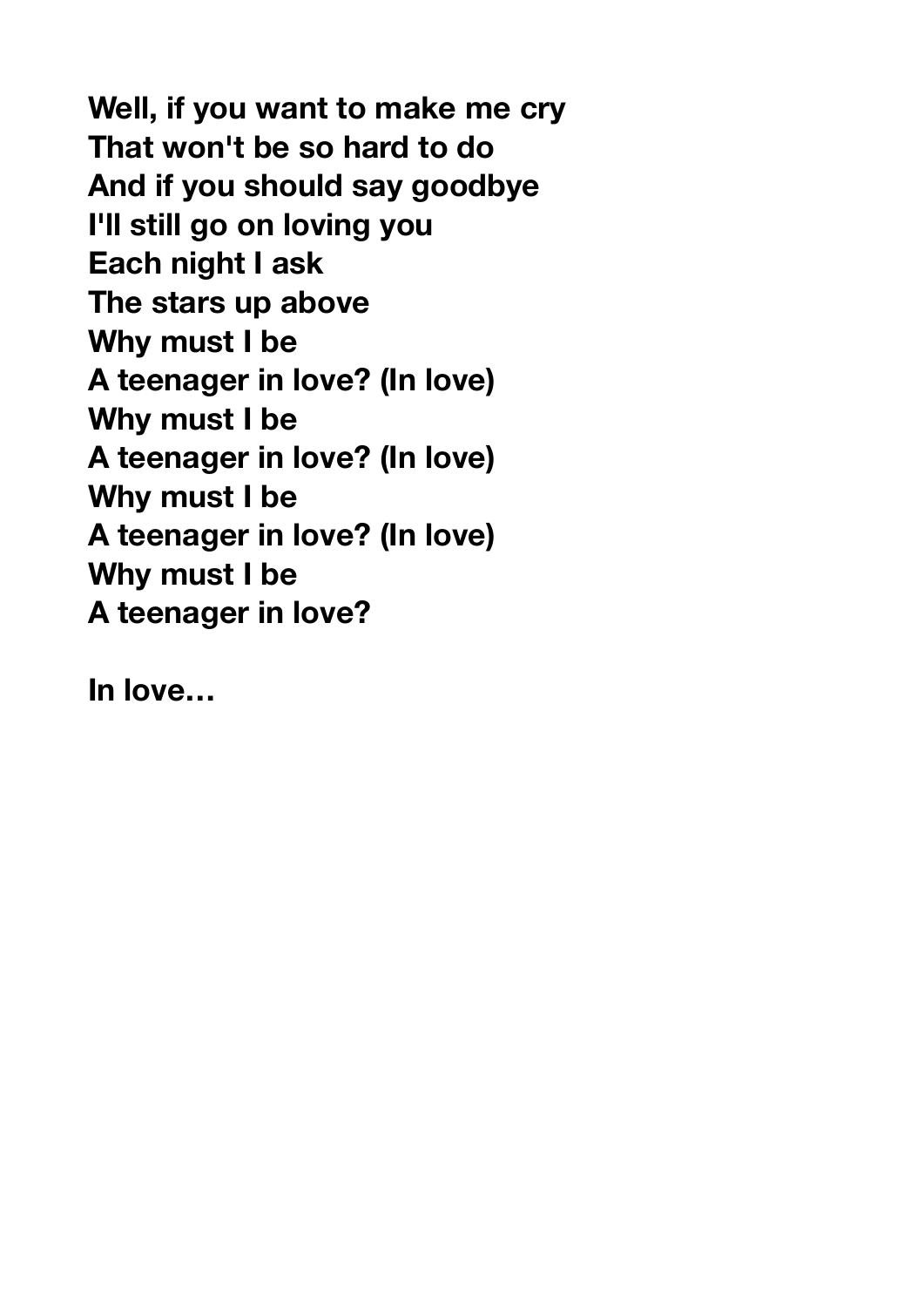# **I Saw Her Standing there**

**Well, she was just seventeen You know what I mean And the way she looked Was way beyond compare So how could I dance with another Ooh, when I saw her standing there?**

**Well, she looked at me And I, I could see That before too long I'd fall in love with her She wouldn't dance with another Ooh, when I saw her standing there**

**Well, my heart went "boom" When I crossed that room And I held her hand in mine**

**Oh we danced through the night And we held each other tight And before too long I fell in love with her Now I'll never dance with another Ooh, since I saw her standing there**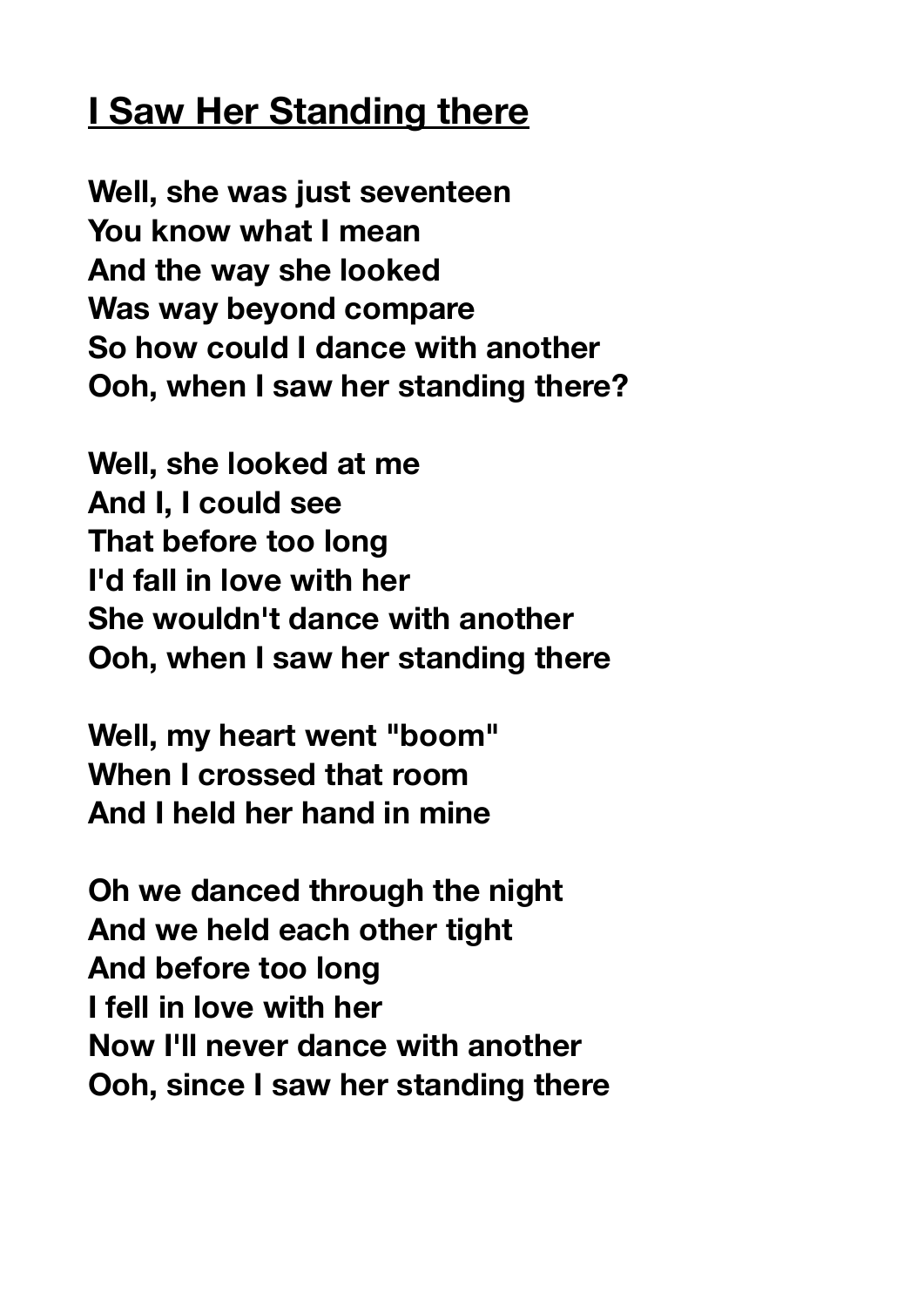**Well, my heart went, "Boom" When I crossed that room And I held her hand in mine**

**Oh, we danced through the night And we held each other tight And before too long I fell in love with her Now I'll never dance with another Oh, since I saw her standing there Oh, since I saw her standing there Yeah, well since I saw her standing there**

#### **Dream Lover**

**Every night I hope and pray A dream lover will come my way A girl to hold in my arms And know the magic of her charms 'Cause I want (yeah-yeah, yeah) A girl (yeah-yeah, yeah) To call (yeah-yeah, yeah) My own (yeah-yeah) I want a dream lover So I don't have to dream alone**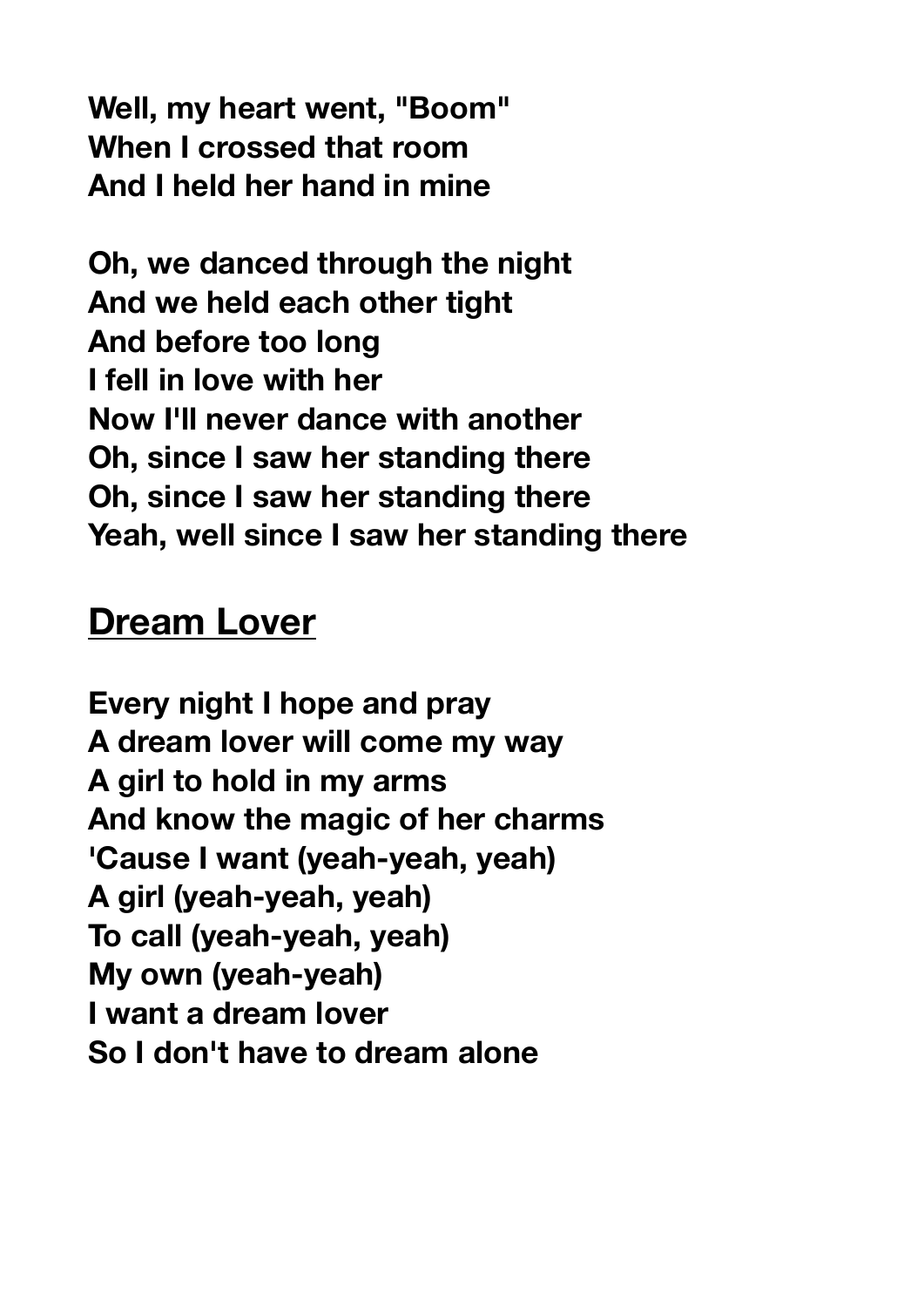**Dream lover, where are you With a love, oh, so true And the hand that I can hold To feel you near as I grow old 'Cause I want (yeah-yeah, yeah) A girl (yeah-yeah, yeah) To call (yeah-yeah, yeah) My own (yeah-yeah, yeah) I want a dream lover So I don't have to dream alone**

**Someday, I don't know how I hope she'll hear my plea Some way, I don't know how She'll bring her love to me**

**Dream lover, until then I'll go to sleep and dream again That's the only thing to do Till all my lover's dreams come true 'Cause I want (yeah-yeah, yeah) A girl (yeah-yeah, yeah) To call (yeah-yeah, yeah) My own (yeah-yeah, yeah) I want a dream lover So I don't have to dream alone**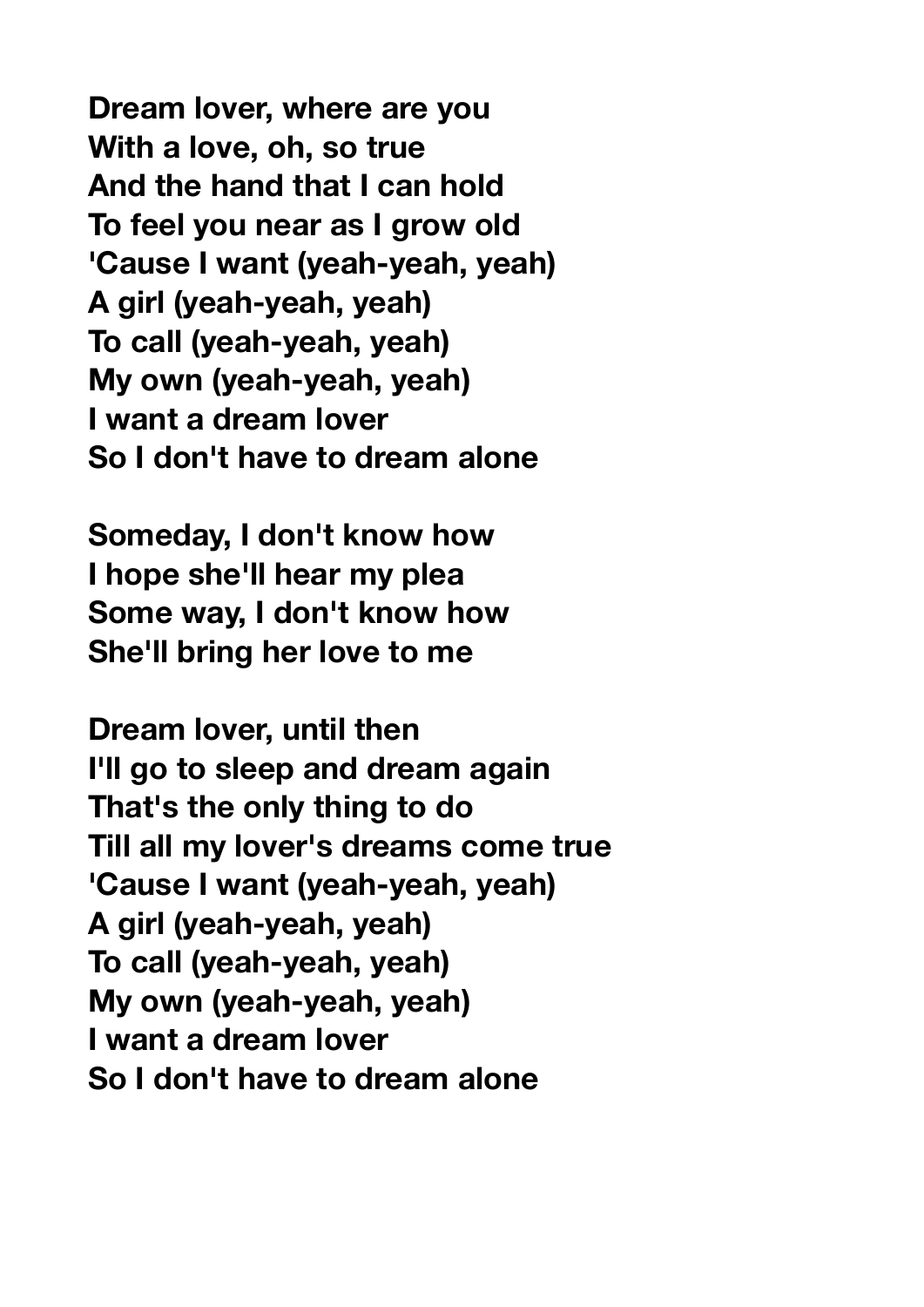**Dream lover, until then I'll go to sleep and dream again That's the only thing to do Till all my lover's dreams come true 'Cause I want (yeah-yeah, yeah) A girl (yeah-yeah, yeah) To call (yeah-yeah, yeah) My own (yeah-yeah) I want a dream lover So I don't have to dream alone Please don't make me dream alone I beg you don't make me dream alone No, I don't wanna dream alone**

# **Stupid Cupid**

**Stupid Cupid you're a real mean guy I'd like to clip your wings so you can't fly I'm in love and it's a crying shame And I know that you're the one to blame Hey hey, set me free Stupid Cupid stop picking on me**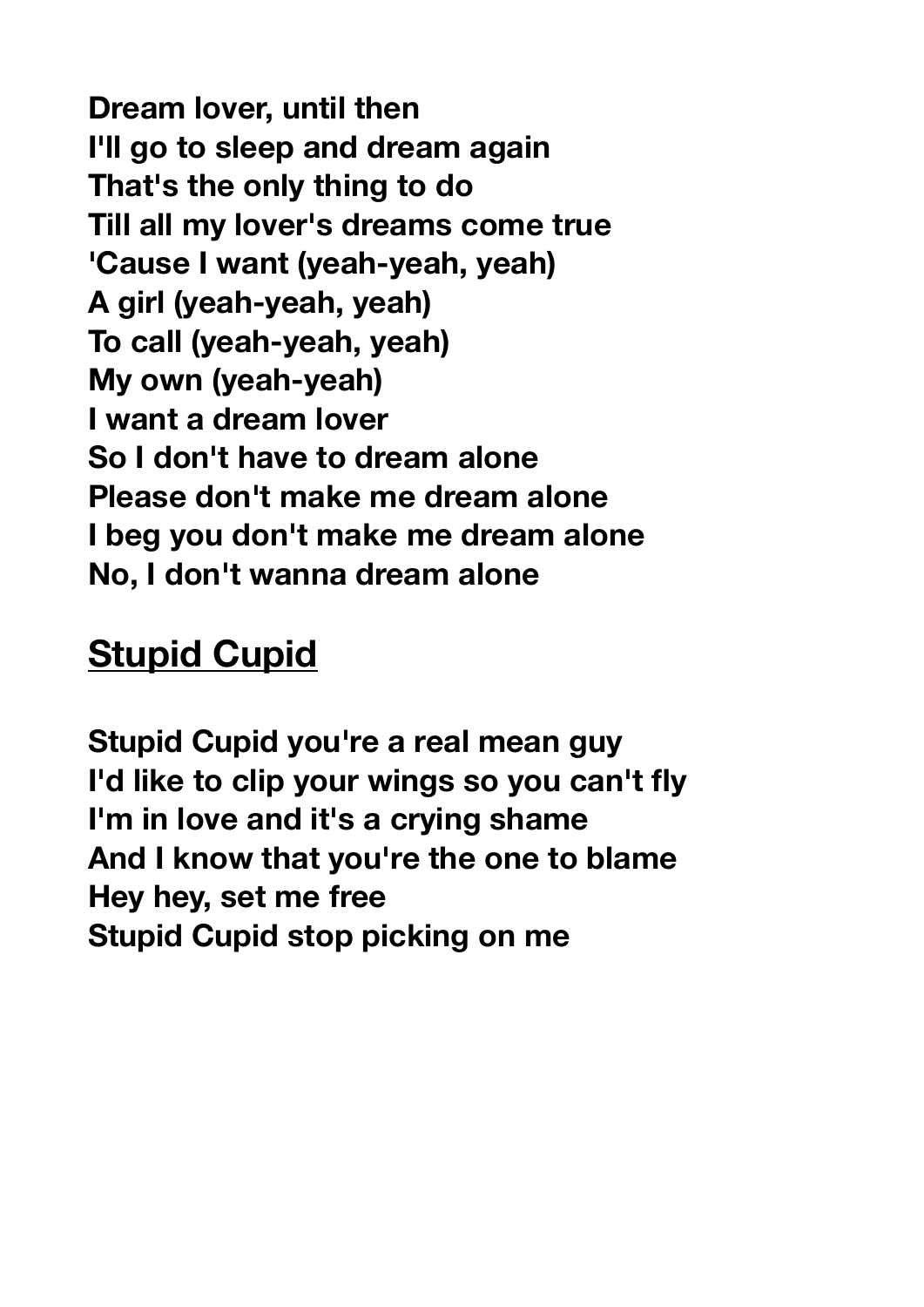**I can't do my homework and I can't think straight I meet her every morning 'bout half past eight I'm acting like a lovesick fool You've even got me carrying your books to school Hey hey, set me free Stupid Cupid stop picking on me**

**You mixed me up for good right from the very start Hey now, go play Robin Hood with somebody else's heart**

**You got me jumping like a crazy clown And I don't feature what you're putting down Well since I kissed her loving lips of wine The thing that bothers me is that I like it fine Hey hey, set me free Stupid Cupid stop picking on me**

**You got me jumping like a crazy clown And I don't feature what you're putting down Well since I kissed his loving lips of wine The thing that bothers me is that I like it fine Hey hey, set me free Stupid Cupid stop picking on me Hey hey, set me free Stupid Cupid stop picking on me**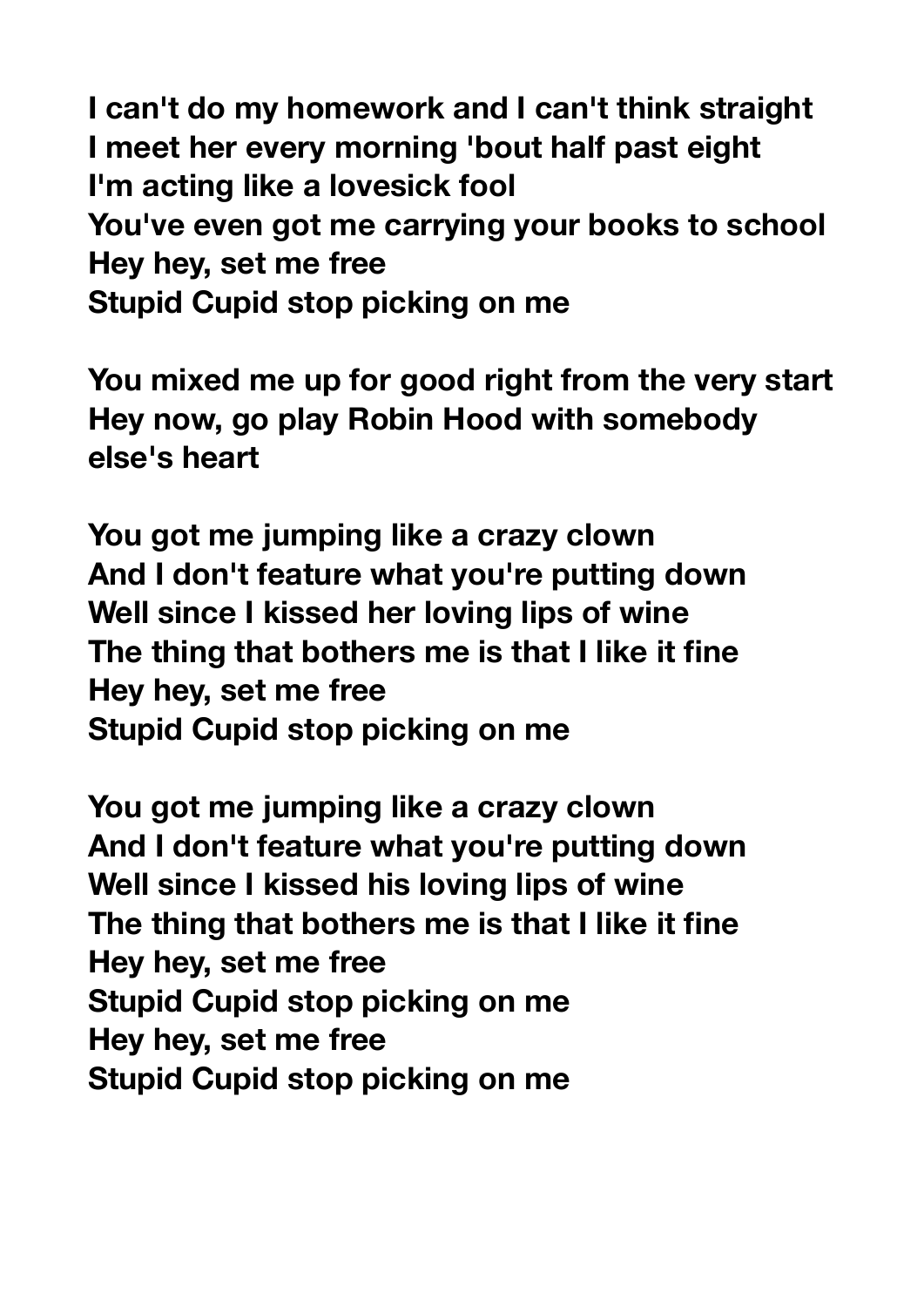#### **Twist & Shout**

**Well, shake it up, baby, now Twist and shout Come on, come on, come, come on, baby, now Come on and work it on out Well, work it on out, honey You know you look so good You know you got me goin' now Just like I knew you would**

**Well, shake it up, baby, now Twist and shout Come on, come on, come, come on, baby, now Come on and work it on out You know you twist, little girl You know you twist so fine Come on and twist a little closer now And let me know that you're mine, woo Ah, ah, ah, ah, wow**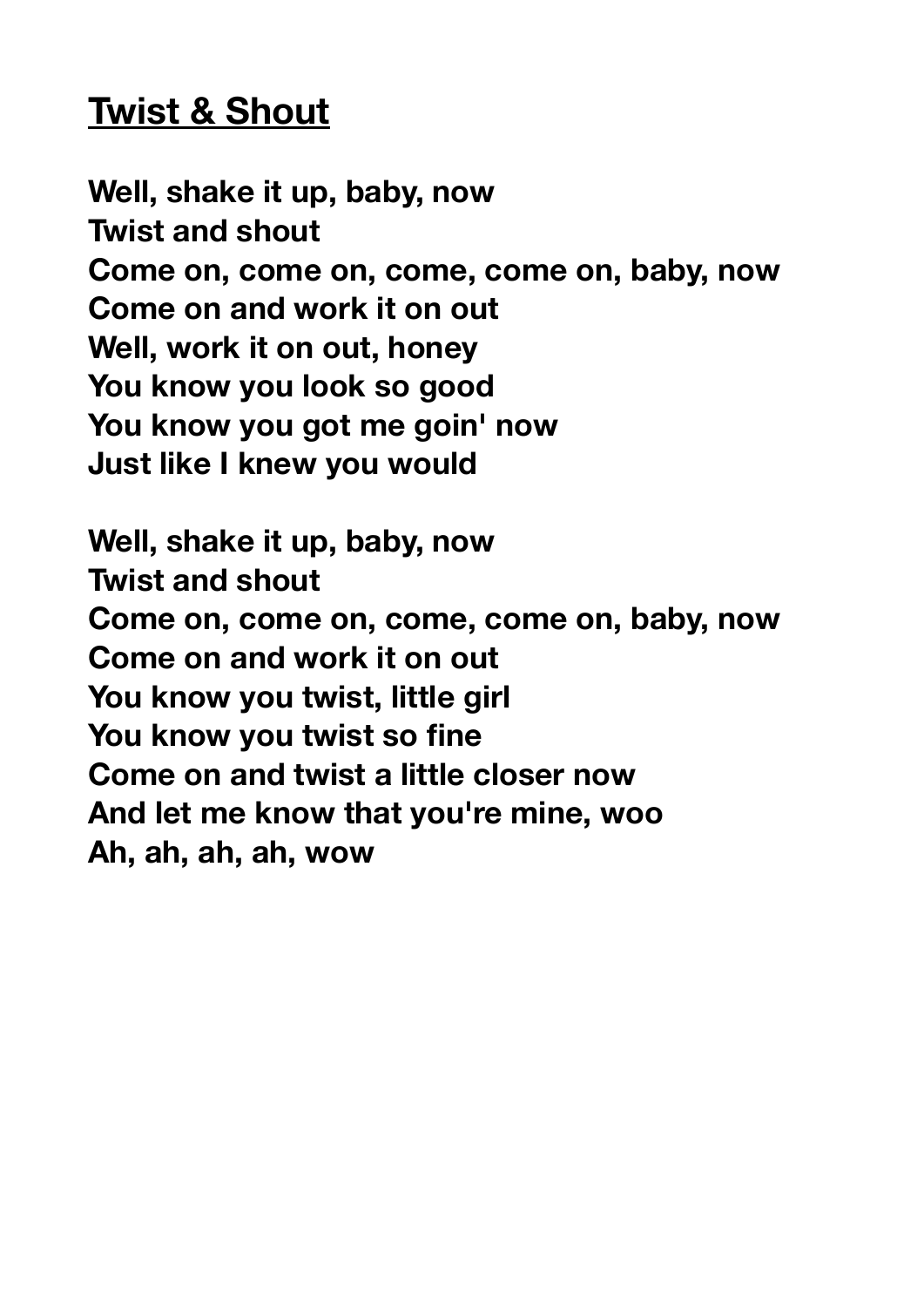**Well, shake it up, baby now Twist and shout Come on, come on, come, come on, baby, now Come on and work it on out You know you twist, little girl You know you twist so fine Come on and twist a little closer now And let me know that you're mine Well, shake it, shake it, shake it, baby, now Well, shake it, shake it, shake it, baby, now Well, shake it, shake it, shake it, baby, now Ah, ah, ah, ah** 

#### **Will you Still Love Me Tomorrow?**

**Tonight you're mine completely You give your love so sweetly Tonight the light of love is in your eyes But will you love me tomorrow?**

**Is this a lasting treasure Or just a moment's pleasure? Can I believe the magic of your sighs? Will you still love me tomorrow?**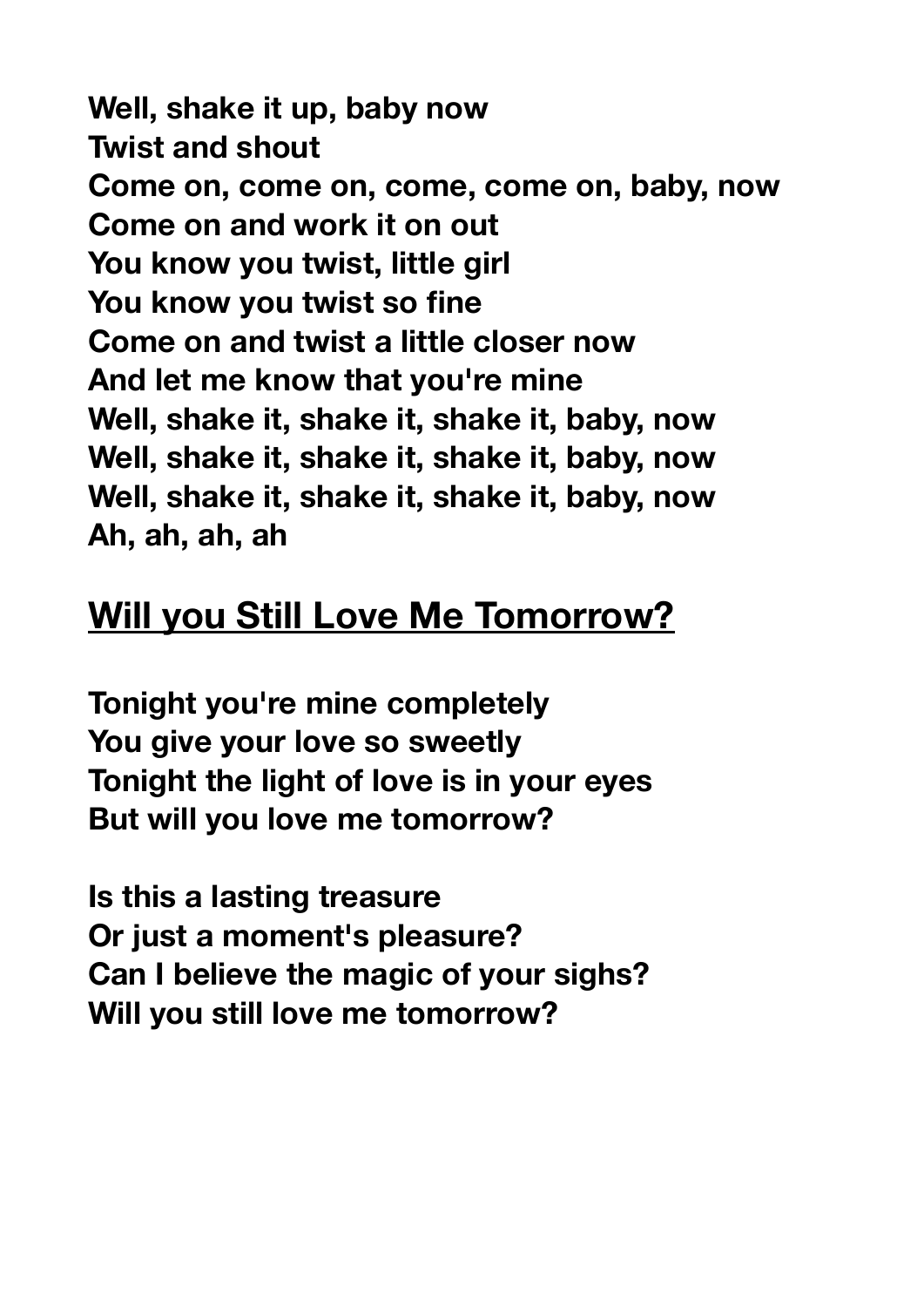**Tonight with words unspoken You say that I'm the only one But will my heart be broken When the night meets the morning sun?**

**I'd like to know that your love Is love I can be sure of So tell me now, and I won't ask again Will you still love me tomorrow?**

**So tell me now, and I won't ask again Will you still love me tomorrow? Will you still love me tomorrow**

# **Walkin' After Midnight**

**I go out walkin' after midnight Out in the moonlight Just like we used to do, I'm always walkin' After midnight, searchin' for you (wa-wa-walking, wa-wa-walking) I walk for miles along the highway Well, that's just my way Of sayin' I love you, I'm always walkin' After midnight, searchin' for you (wa-wa-walking, wa-wa-walking)**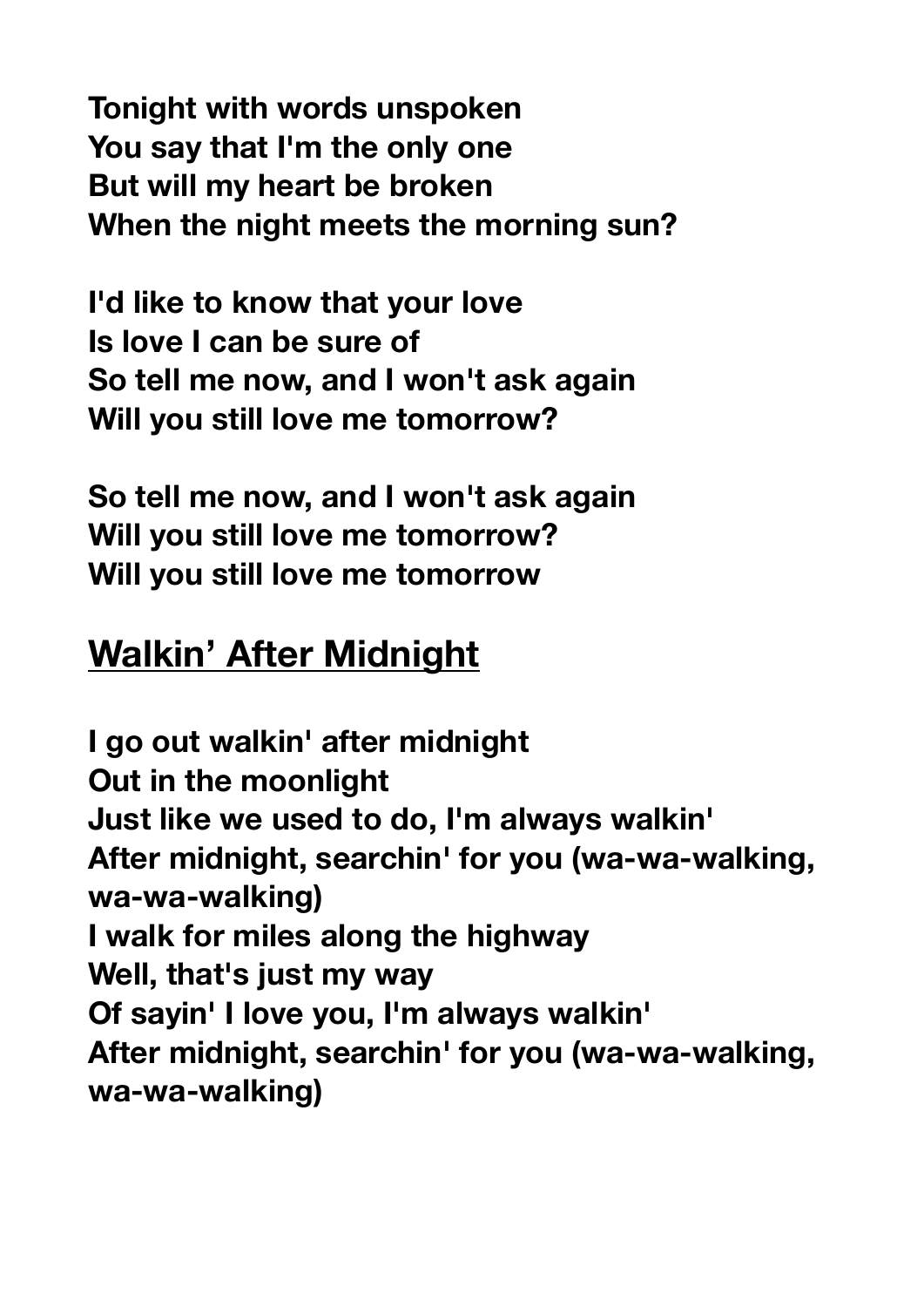**I stop to see a weepin' willow Cryin' on his pillow Maybe he's cryin' for me And as the skies turn gloomy Night winds whisper to me I'm lonesome as I can be**

**I go out walkin' after midnight Out in the moonlight Just hopin' you may be somewhere a-walkin' After midnight, searchin' for me (Wa-wa-walking, wa-wa-walking)**

**I stop to see a weepin' willow Cryin' on his pillow Maybe he's cryin' for me And as the skies turn gloomy Night winds whisper to me I'm lonesome as I can be**

**I go out walkin' after midnight Out in the moonlight Just hopin' you may be somewhere a-walkin' After midnight, searchin' for me (wa-wa-walking, wa-ooh-ah)**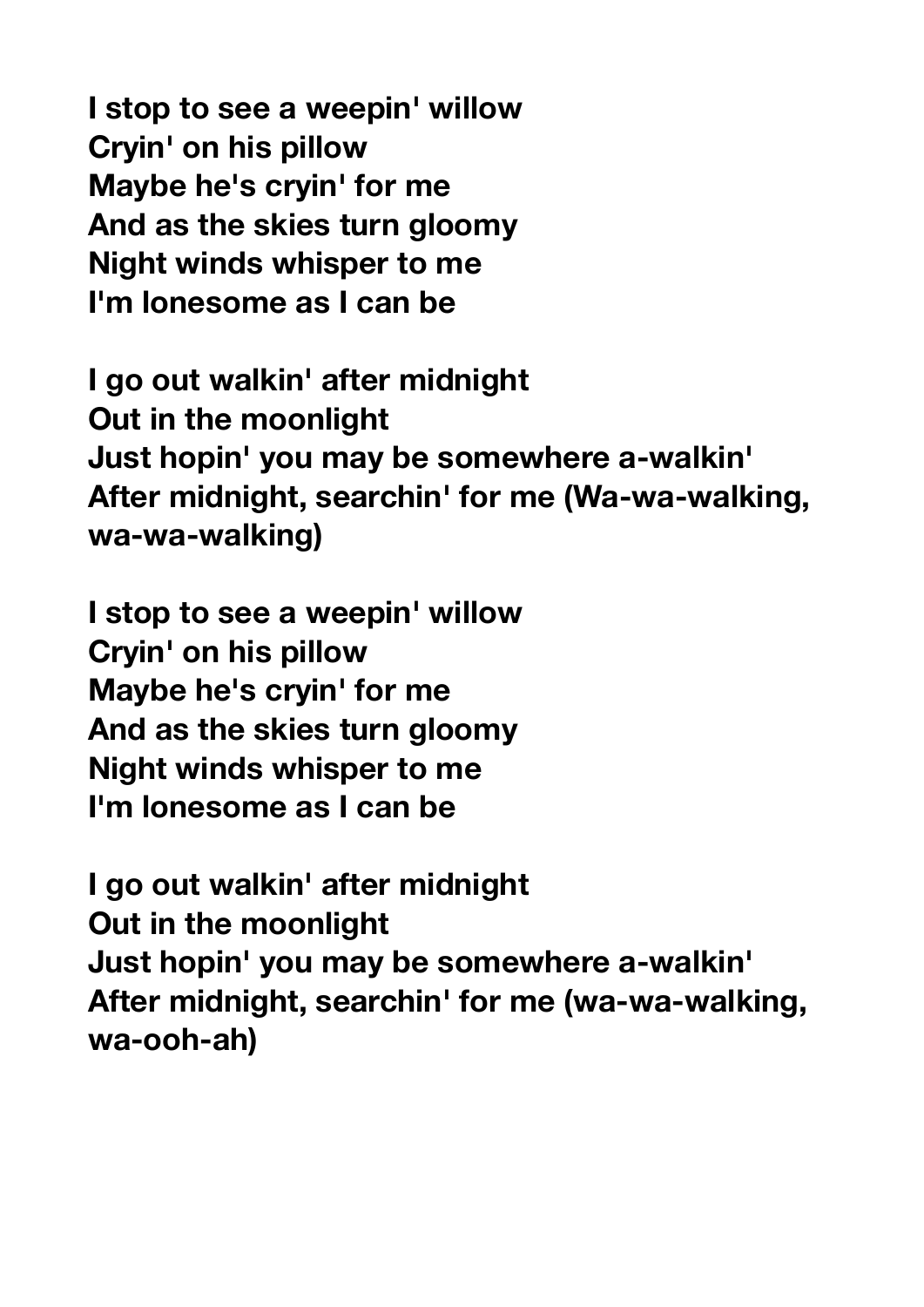## **I Want To Hold Your Hand**

**Oh, yeah, I'll tell you somethin' I think you'll understand When I say that somethin' I want to hold your hand I want to hold your hand I want to hold your hand**

**Oh, please, say to me You'll let me be your man And please, say to me You'll let me hold your hand You'll let me hold your hand I want to hold your hand**

**And when I touch you I feel happy inside It's such a feelin' that my love I can't hide I can't hide I can't hide Yeah, you got that somethin' I think you'll understand When I say that somethin' I want to hold your hand I want to hold your hand I want to hold your hand**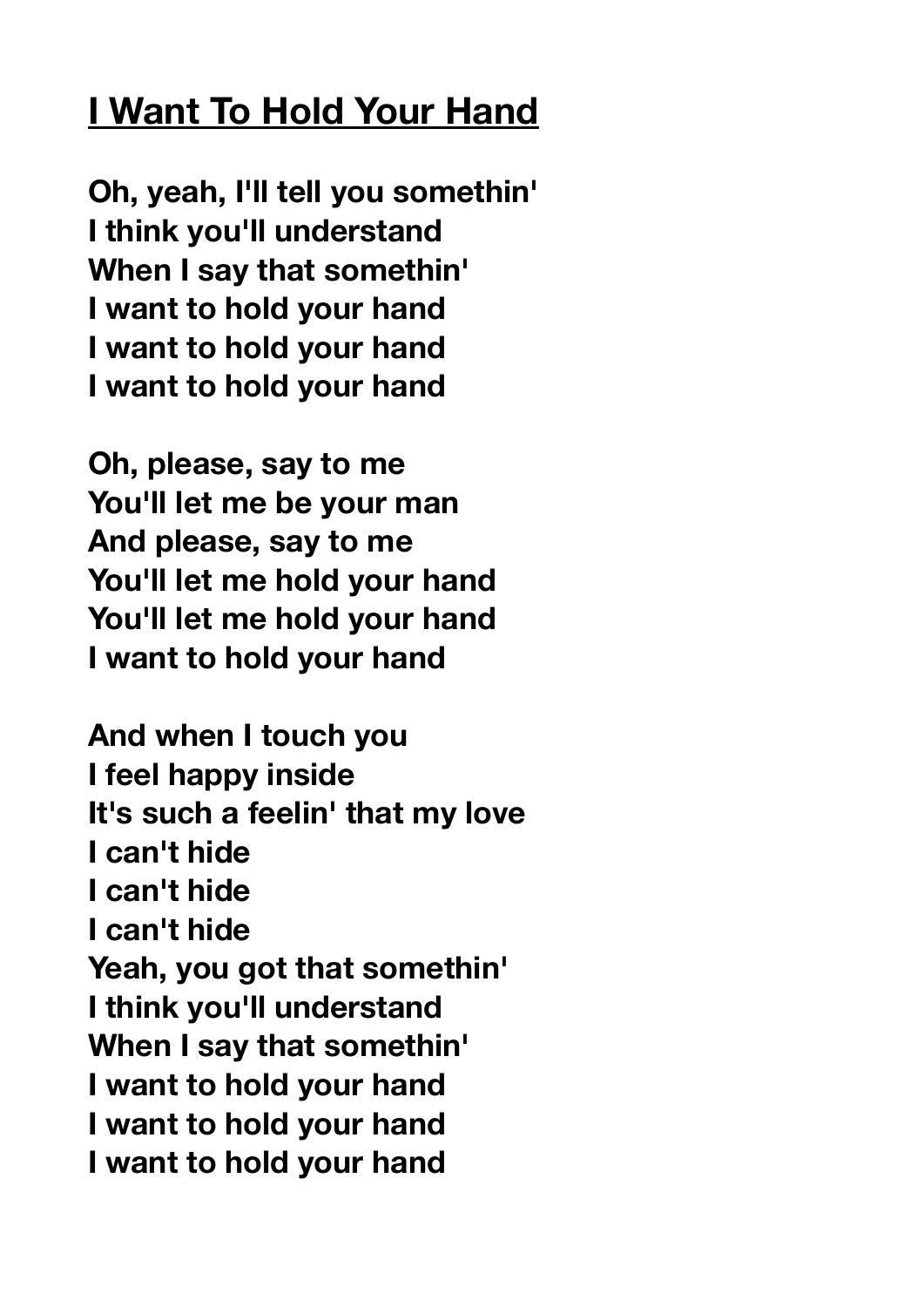**And when I touch you I feel happy inside It's such a feelin' that my love I can't hide I can't hide I can't hide Yeah, you got that somethin' I think you'll understand When I feel that somethin' I want to hold your hand I want to hold your hand I want to hold your hand I want to hold your hand**

#### **Poetry In Motion**

**When I see my baby What do I see Poetry Poetry in motion**

**Poetry in motion Walkin' by my side Her lovely locomotion Keeps my eyes open wide**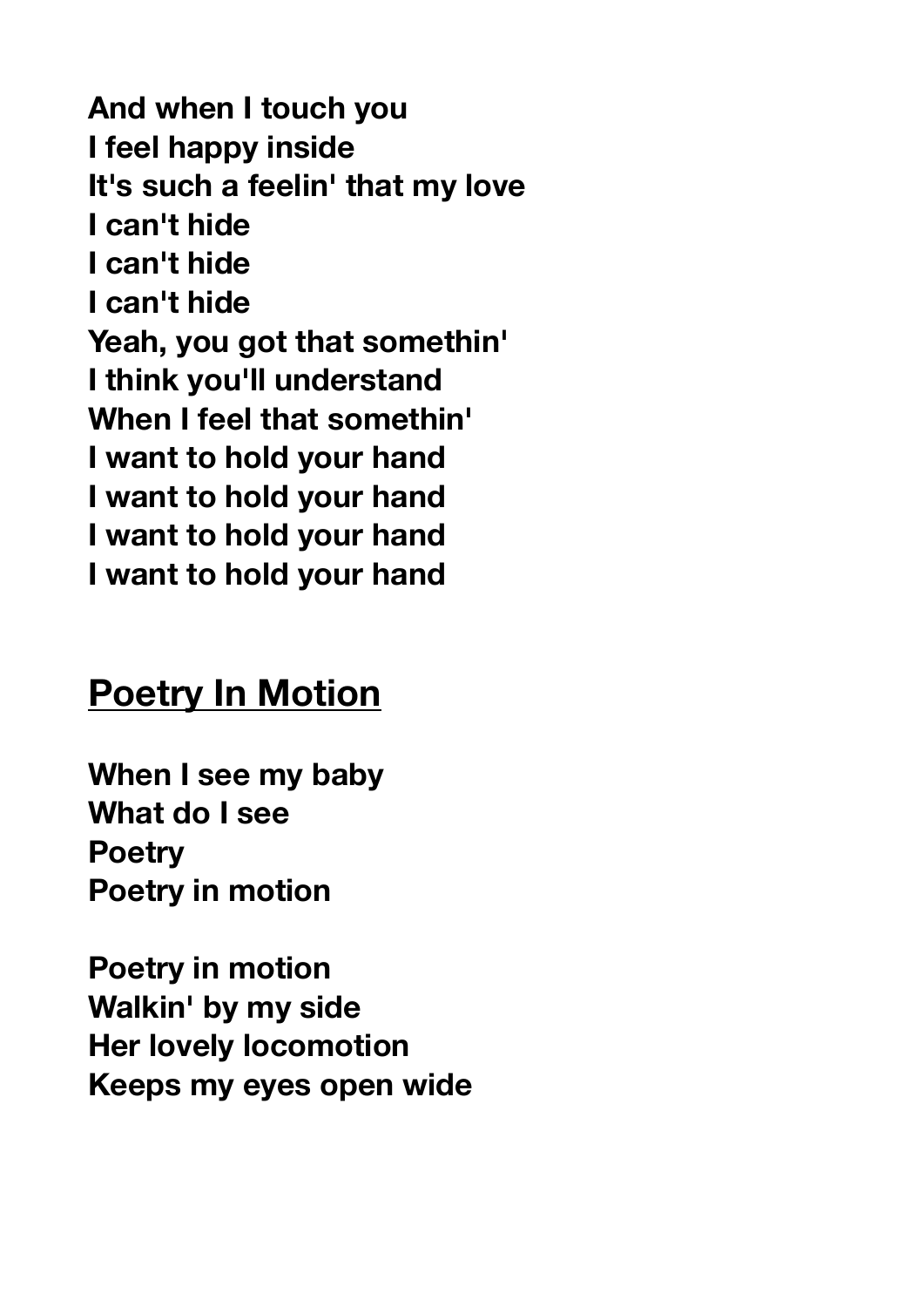**Poetry in motion See her gentle sway A wave out on the ocean Could never move that way**

**I love every movement And there's nothing I would change She doesn't need improvement She's much too nice to rearrange**

**Poetry in motion Dancing close to me A flower of devotion A swaying gracefully Whoa Whoa, whoa, whoa, whoa, whoa Whoa, whoa, whoa, whoa, whoa Whoa, whoa, whoa, whoa, whoa Whoa**

**Poetry in motion See her gentle sway A wave out on the ocean Could never move that way**

**I love every movement There's nothing I would change She doesn't need improvement She's much too nice to rearrange**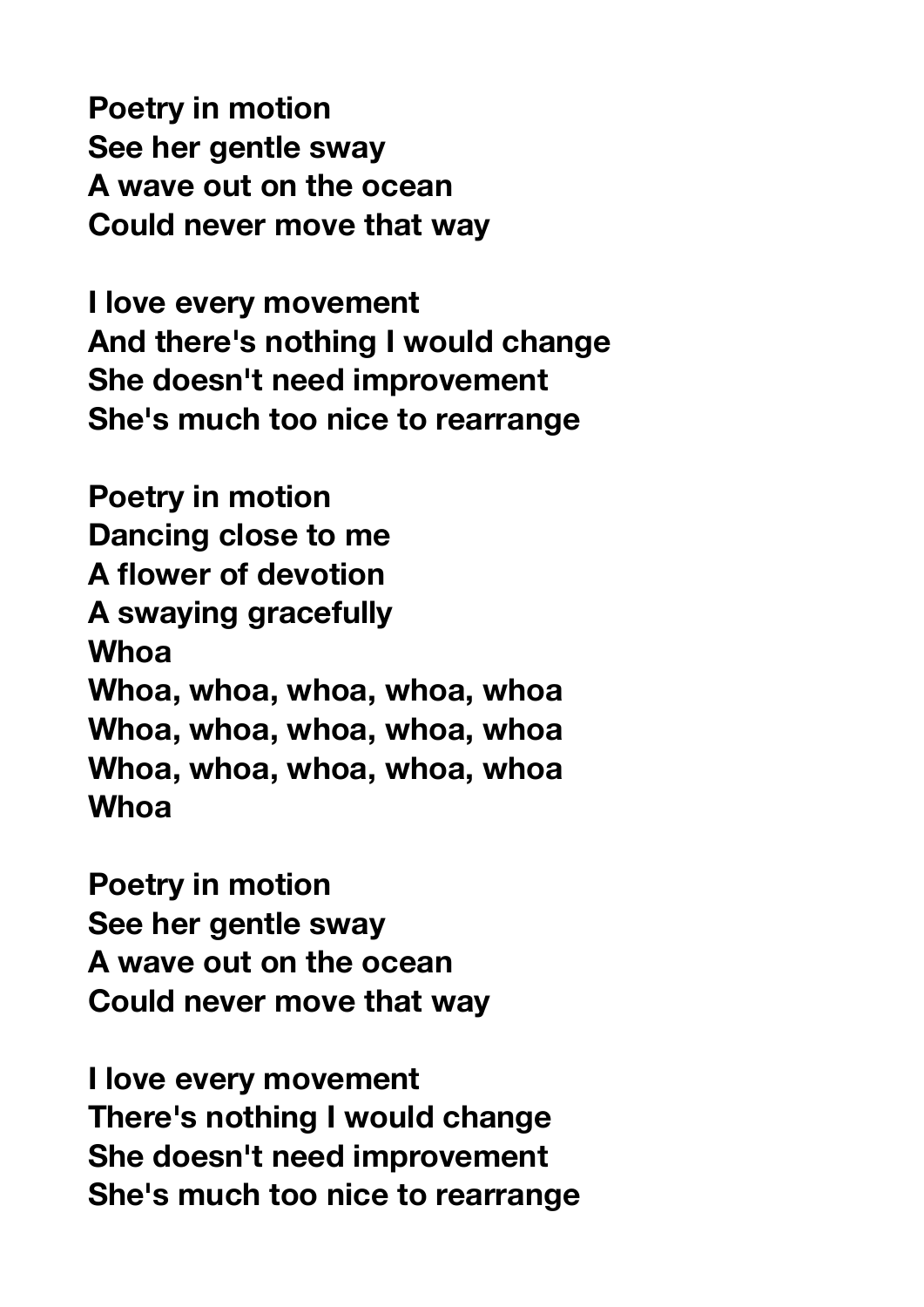**Poetry in motion All that I adore No number-nine love potion Could make me love her more Whoa Whoa, whoa, whoa, whoa, whoa Whoa, whoa, whoa, whoa, whoa Whoa, whoa, whoa, whoa, whoa**

## **Top of the World**

**Such a feelin's comin' over me There is wonder in most every thing I see Not a cloud in the sky, got the sun in my eyes And I won't be surprised if it's a dream Everything I want the world to be Is now comin' true especially for me And the reason is clear, it's because you are here You're the nearest thing to heaven that I've seen**

**I'm on the top of the world lookin' down on creation And the only explanation I can find Is the love that I've found, ever since you've been around Your love's put me at the top of the world**